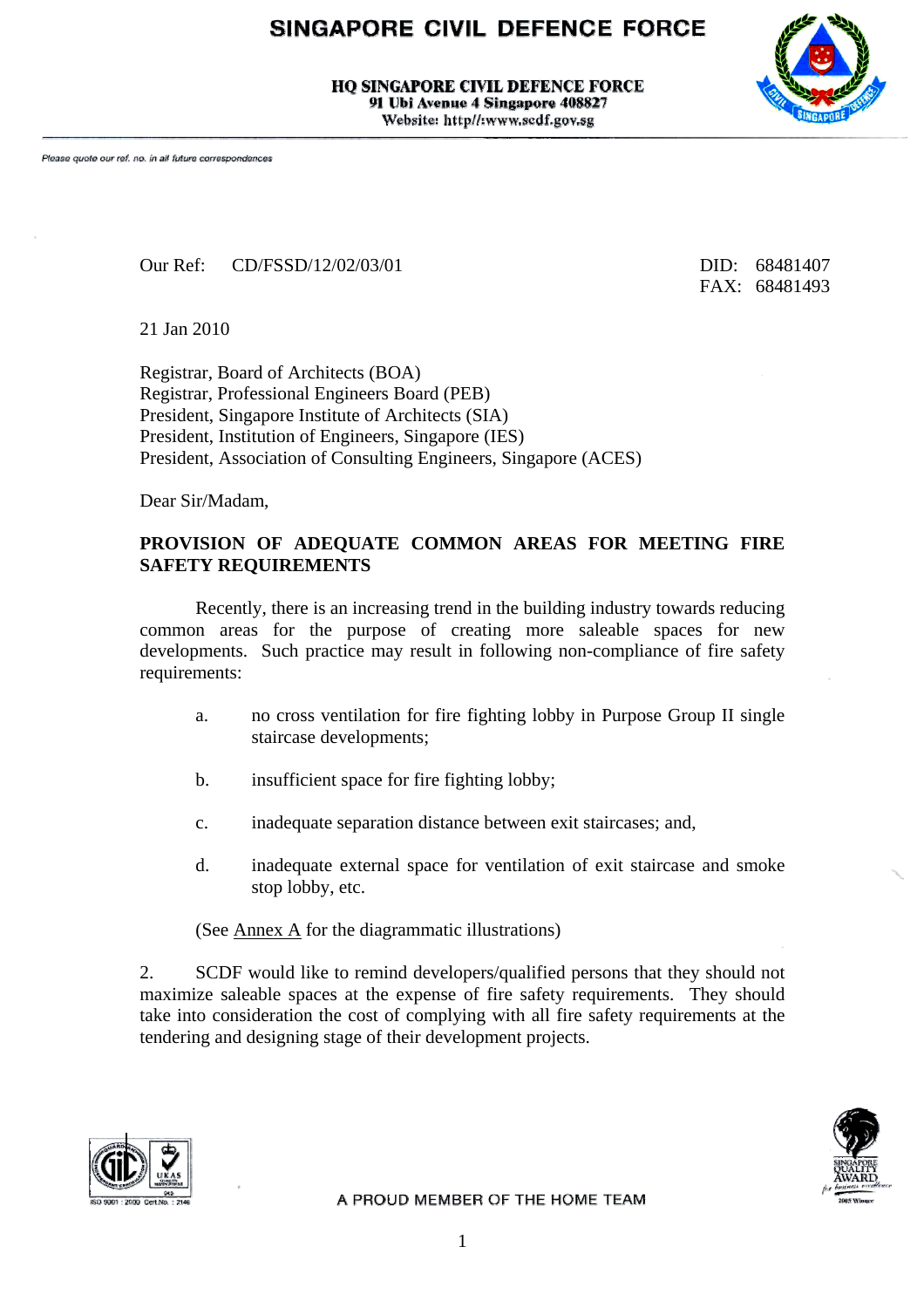3. Please convey the contents of this circular to members of your Institution/Association/ Board. The circular is also available in CORENET-e-Info: [http://www.corenet.gov.sg/einfo.](http://www.corenet.gov.sg/einfo)

4. For any inquiry or clarification, please contact Maj Choh Choon Jin at tel. no. 68481454 or email address Choh\_Choon\_Jin@scdf.gov.sg.

Yours faithfully,

(Transmitted thru' e-mail)

Poon Keng Soon Secretary, FSSD Standing Committee for Commissioner Singapore Civil Defence Force

cc

All members of FSSD Standing Committee President, REDAS President, IFE President, SISV CEO, BCA CEO, URA CEO, HDB CEO, PSA CEO, JTC CE, LTA CE, TUV SUD PSB – (Attn: Ms Tan Chiew Wan / Mr Lau Keong Ong) CE, SPRING Singapore – (Attn: Mr Kenneth Lim)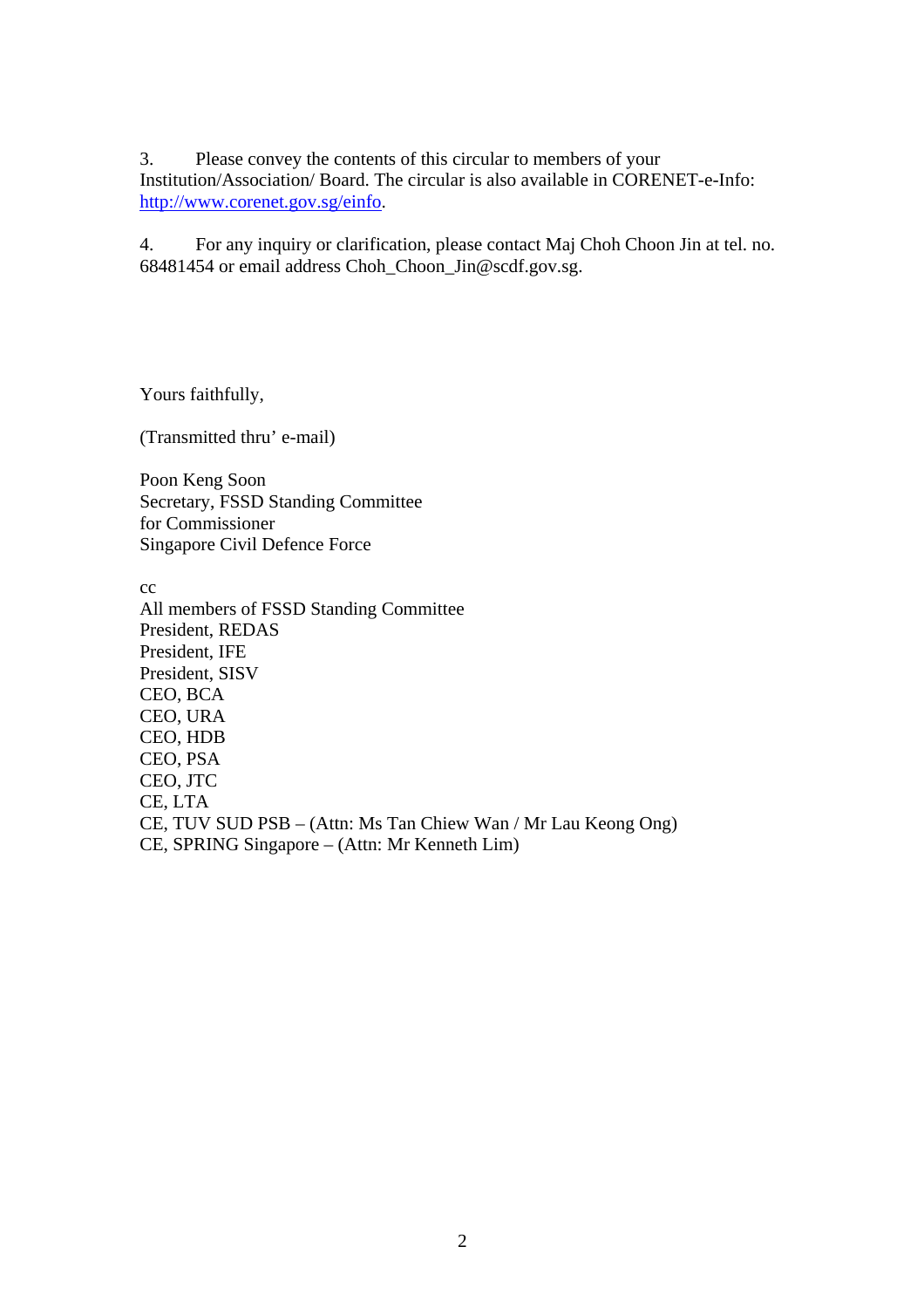**Annex A**

## **Illustration No. 1 : Inadequate cross ventilation for fire fighting lobby in Purpose Group II single staircase developments**



**Illustration No. 2 : Insufficient space for fire fighting lobby**